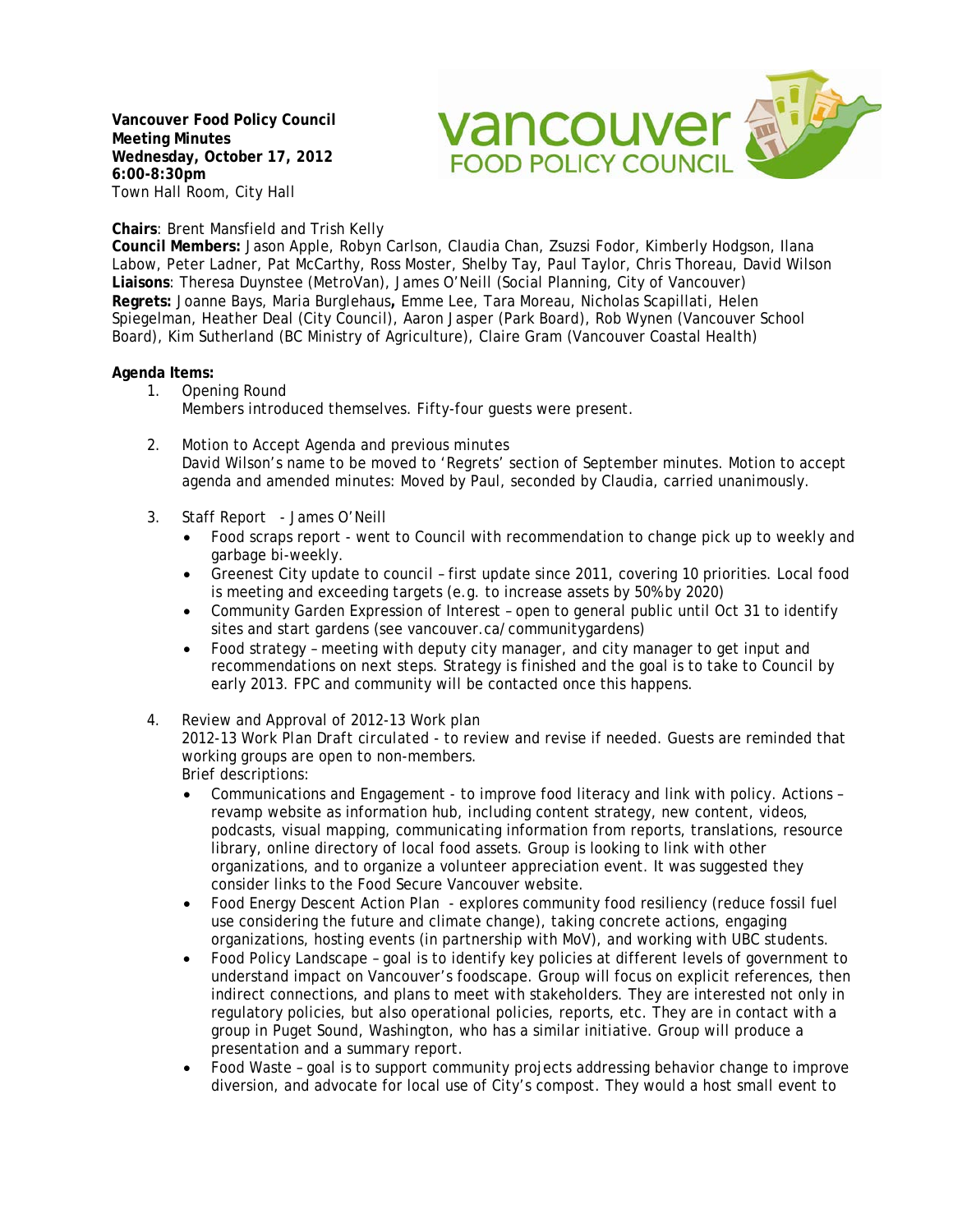discuss solutions and develop recommendations for Council, liaising with the Policy working group.

• Neighbourhood Food Networks – will continue to support creation of new networks, and to host events with networks and key organizations.

Working groups are requested to create a budget as if funds were available. Any revisions to the draft plan should be sent to Brent, who will circulate.

5. Introduction of theme – Paul Taylor The Right to Food: Moving From Charity to Justice

In Canada, an agreement was ratified in 1976 that was part of the UN Declaration of Human Rights, listing food as a human right and obliging Canada to create conditions to allow for food access. The maximum benefit for social assistance is currently \$610/mo, with \$375 going directly to housing. This leaves \$7.58/day for food, leisure, transportation, and clothing per day. To compare, the current cost of keeping a male in prison is \$301/day. Another impediment is housing - with the average rent in Vancouver for a 1-bdrm apartment at \$919/mo, often a larger portion of the welfare cheque goes to housing. Because the government is not living up to its obligation with respect to the right to food, charity, community, and faith-based groups try to intervene but cannot address systemic issues. Recipients have no control over the food they are given, despite cultural or physical needs, which reinforces a two-tiered food system and unequal power relationships. Increased food justice exists on a spectrum where capacity is increased, alternate distribution is explored, related policies are adjusted, and poverty is not criminalized. The Broadbent Institute recommends that taxation and increasing minimum wage be examined to correct social inequities. Welfare rates need to be increased and indexed to inflation, and BC needs to create a poverty reduction strategy. This issue is central for the FPC, as part of the mandate of the VFPC includes creating a *just* and sustainable food system.

6. Panel of Respondents - Ted Bruce (VCH), Fraser Stuart (Raise the Rates), Gerry Kasten (VCH)

Ted – the social justice argument is not always effective due to different value systems, and to the notion that poverty is absolute, while it is actually relative. He emphasized that the issue affects society as a whole, through impacts on health (physical and mental) and criminalization, and stressed the importance of work at the community level.

Fraser – An example of poor government policy is locating a large university in a poor area, as many students use the cafeteria at Carnegie Hall, causing food shortages. The most important need is adequate and affordable housing; often people are left without a way to cook food. Welfare rates need to be increased, and throwing away edible food should be made illegal. He encouraged everyone to write letters to all levels of government.

Gerry – 'Cost of Eating in BC' report (from Dieticians in Canada) indicates a much higher income needed than that provided by social assistance. Welfare rates need to be indexed to the ages of children in the family as well as the cost of living. He reiterated the nutritional and societal costs resulting from lack of food.

- 7. Roundtable Discussion
	- Food stamps would not be recommended for Canada due to potential stigma, and the fact that they do not cover vitamins, toiletries, etc.
	- Welfare is divided into housing and all other supports, and the rate is same for all of BC, despite more expensive food in more remote places.
	- Members and guest are encouraged to work through working groups (e.g. NFNs, food waste) and find ways for people to connect, while helping at the same time.
	- Encourage community building, collective gardens, and bulk buying to empower people and create more balanced relationships.